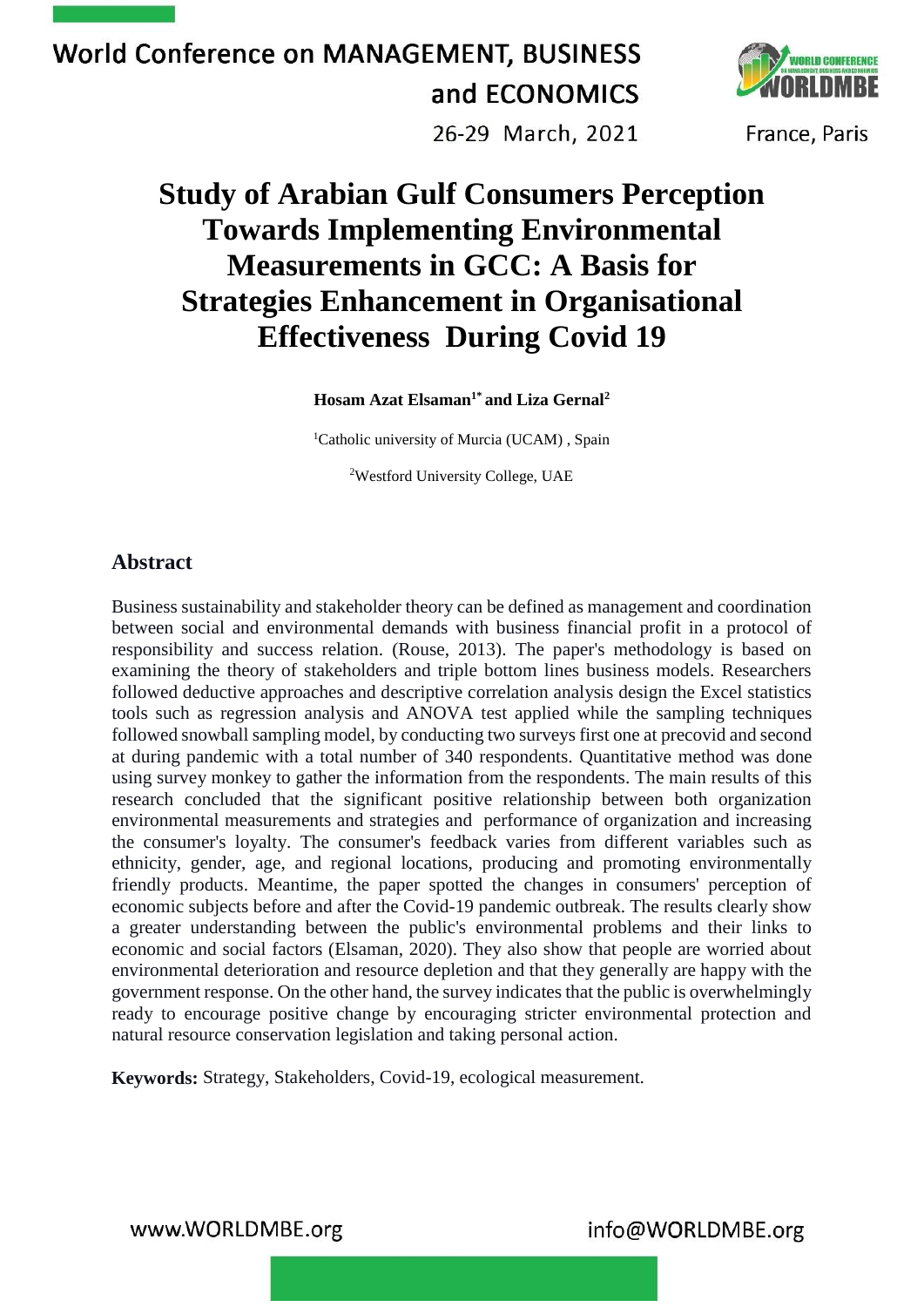

26-29 March, 2021

France, Paris

### **Introduction**

Each organization at this time of Covid 19 faced a big challenge that may affect the efficiency and productivity of the whole organization. Organizations thrive to identify the various issues they have in the functions and operations within, then assess the root causes of the issues and work on finding a resolution to eliminate the challenge and enhance the processes internally.

The concept of environmental responsibility should be considered aside from economic and legal obligations for any corporate. The topic of environmental measurements is high demand trend nowadays. The research appraised the link between environmental measurements and strategies and organizational growth before and after COVID-19 pandemic outbreak in the region of Arabian gulf in industrial lubricants industry, also detect to what extent adopting triple bottom lines and stakeholder theory can enhance the corporates and business leverage.

### **Stakeholder theory**.

Stakeholder theory concern with organizational management and business protocol of ethics in organization by applying values in process of organization management. Edward freeman definition for stakeholders: Any individual or group that may be interested in/or affected by the plans and activities of an organization" (Freeman, 2007). It means Employees, shareholders, Suppliers, Competitors, Customers, Domestic environment. On the other hand, Clarkson gives more particular definition and classification for stakeholders. Voluntary, Involuntary stakeholders. Legitimacy. (Clarkson, 1994). Voluntary: stands for stakeholders who decide to contribute or play a role in corporate decision making for example management, staff, social groups, and shareholders. Involuntary: represent the stakeholders that do not decide to directly contribute to corporate decisions making but become involved for any reason. That could be key account customers. vendors, government, environment, and local society. They cannot reduce in short or medium time. Legal factor: those factors or principles with direct commercial or economic relationship with a company, such as customers and suppliers. their reviews and feedback should be considered before deciding.

For applying this process, the company should organize and determine the stakeholders who are necessary for achieving the targets and maintain the

a long-term successful relationship with them. It means to control and monitoring of an organization's goals by satisfying all groups or stakeholders who have a direct stake in company and support the process of achieving its goals. (Zahra, 2011). This mechanism should consider the social and psychological contracts of company not only business contracts. After identifying the stakeholders theory, we should go for Analysis of Stakeholder analysis is a process of detecting the individuals or groups who will affect or be affected by the corporate activities and approaching its goals, then and classify them according to their importance. The benefits of stakeholder analysis allow more successful communicating frequently with corporate stakeholders will help them to fully understand what is going on with the process and how they can support the process.

www.WORLDMBE.org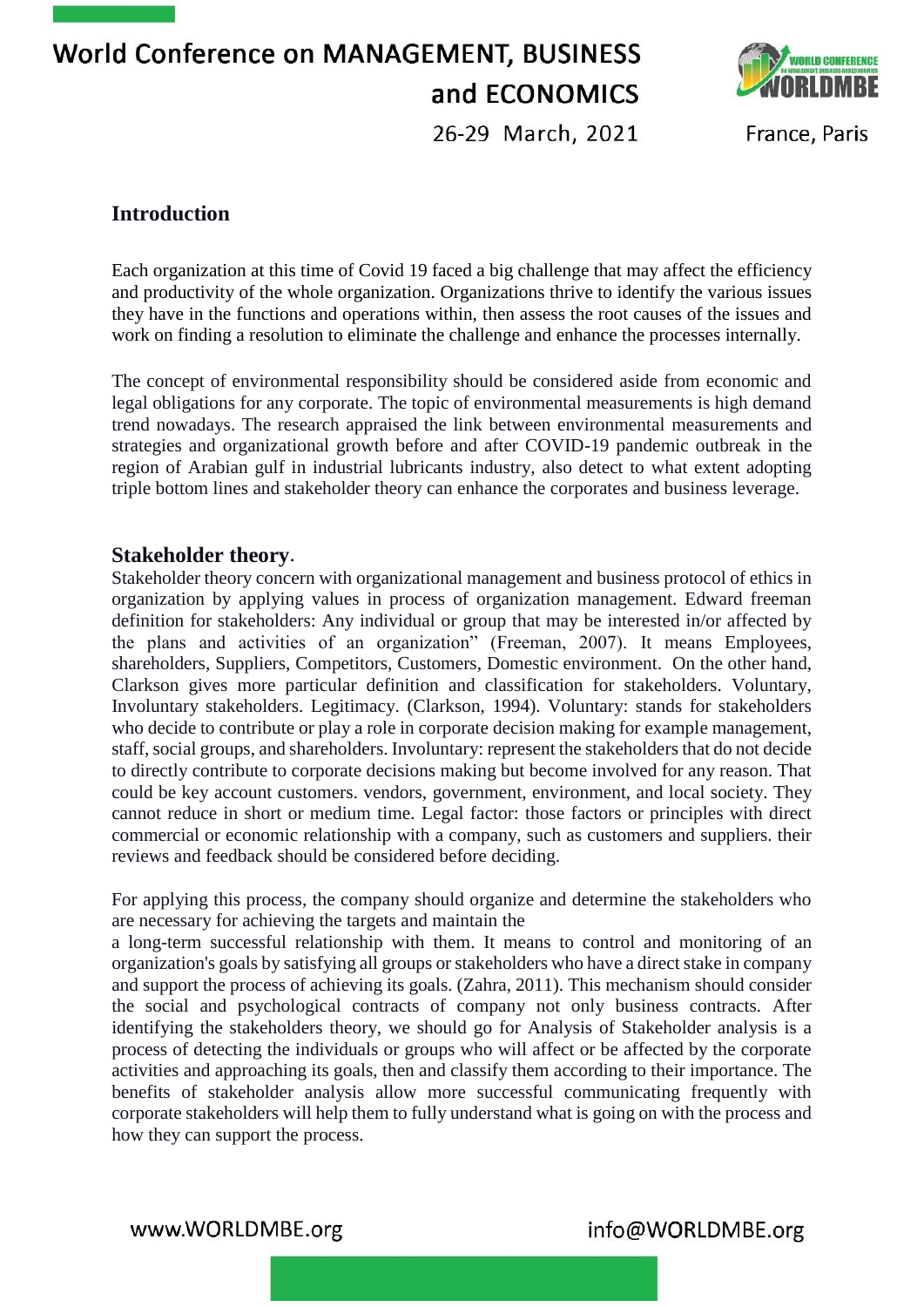**World Conference on MANAGEMENT, BUSINESS** and ECONOMICS 26-29 March, 2021



France, Paris

### **Three bottom line theory :**

The triple bottom line (TBL) is a system or theory that explains the organization should focus on social and environmental goals just as they do on profits. The TBL that instead of one bottom line which is profit, there should be three bottom lines or 3 P's: profit, people, and planet John (Krane, 2018). Elkington,1994 defined "triple bottom line" as the idea was that we can manage a company in a way that not only earns financial profits, but which also improves people's lives and the planet. Furthermore, the concept of Sustainability and business performance and to what extent the sustainability correlated with approaching the business and stakeholders values in contemporary business nowadays.

The Triple Bottom Line gives more awareness for ethical and environmental aspects. The financial bottom line is the factor of profit for any company, however, for the TBL theory, it should be beyond profit including environmental and social factors. therefore, the company with a concern of profit only definitely will lose its value or momentum socially or with domestic environment. it cannot see the whole picture and full feedback.

According to the three bottom lines theory company should focus on 3 lines at the same time. Profit: The definition of profit refers to measure of corporate benefits range and the profit and loss (P&L) calculation. People, Measures how socially responsible an organization has been throughout its operations. The Planet, Measures how environmentally responsible. By focusing on these three interrelated elements, triple-bottom-line reporting can be an important tool to support a firm's sustainability goals (Singh, 2013)

### **Environmental strategy**

Environmental strategies are the best approach that mainly focused on environmental safety and performing different enterprise activities. It consists of production, modification in packaging, and another type of green advertisement. In order to engage with the client practices and actions regarding environment friendly, the oil-based lubricants industry has attracted for effects of business operations in the environment, especially when the inadequate response of lubricant industry and increase the environmental issues (Arseculeratne, 2014)Therefore, it has raised the concern towards the commitment to sustainable development. In GCC, many energy companies are instructed to emphasize ecological footprint, which will try to mitigate sustainable development. The economic development within industrial lubricants sector is crucial for managing and controlling overall business opportunities.

The environmental policy consists of a broad variety of business processes aimed at satisfying customer needs while also minimizing negative effects on the natural environment. Designing and executing a green marketing plan is a challenging challenge for the oil industry because it necessitates the use of sufficient and readily available tools, priorities, and objectives. In order to improve the profitability of the organization.

Many energy sources, such as petroleum products, continue to play an important role in the lubricant industry. Lately, there are plenty of diverse interests between oil and gas exploration,

www.WORLDMBE.org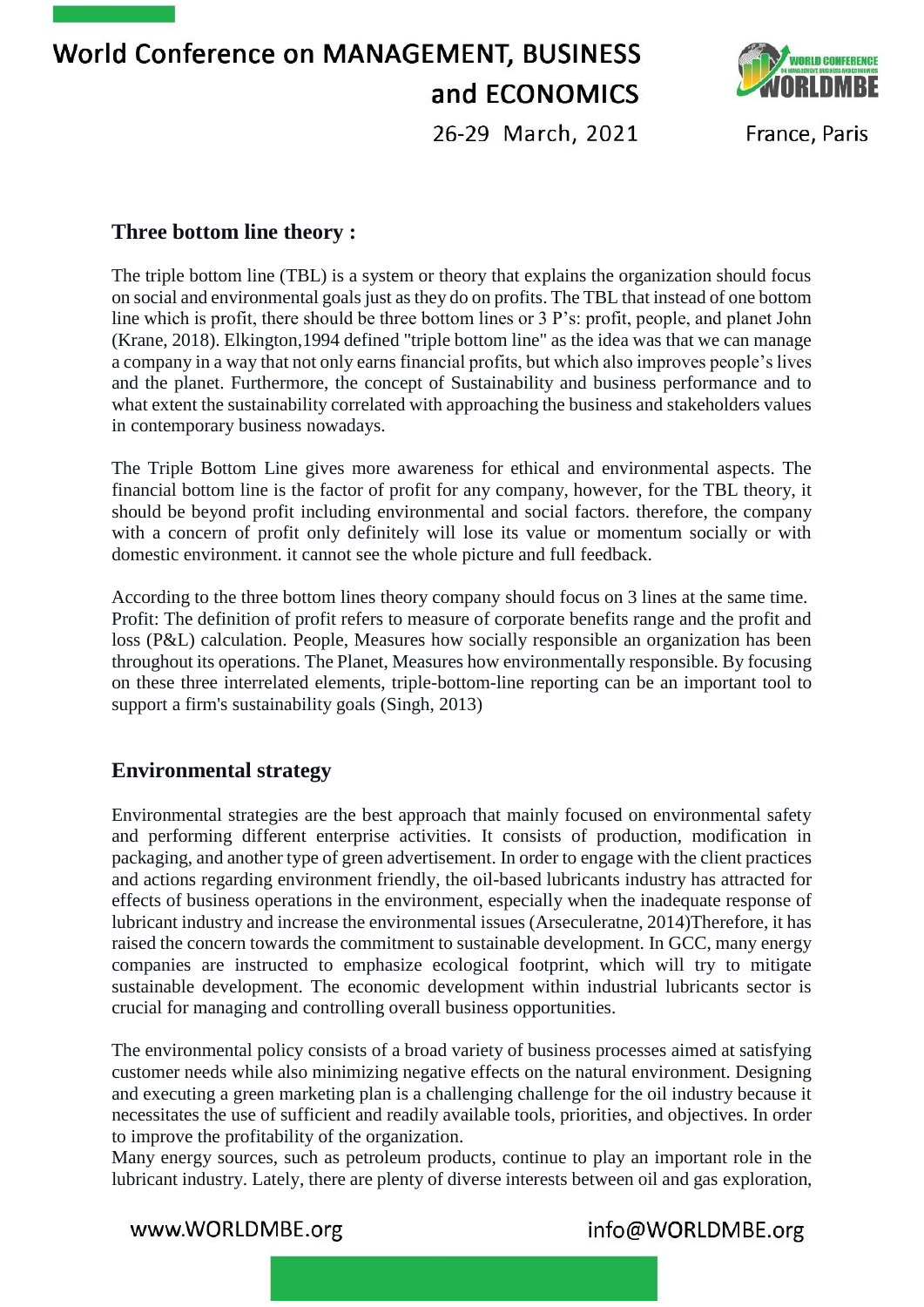

26-29 March, 2021

France, Paris

which could be increasing the pressure to reduce the environmental effects caused by energy production and consumption.

Integrating Eco-friendly marketing strategy will improve opportunities for the company because the customer will like the latest green oil item and will be mindful of the natural environment. As a result, the oil lubricant industry has altered its business practices while employing green marketing tactics. (Jones, Jain, 2019).

Cultural awareness plays an essential role in customer feedback to try or applying a new concept. GCC countries wealth and legal structure consider factors led to creating more challenges on how to convince the end-user to shift from conventional product to new green technology product. (Bart Frijnsa, 2013).

Oil industry is vital lifeline of global economy in GCC region, which contributes to 57% share in energy consumption, it has been suggested by experts to measure the emission from extraction as well as transformation. It is a major energy consumer which met by use of fossil fuels. As per analysis, it has found that 6.9% of total energy produced by oil industry. (Wooders, Zinecker, Steenblik, 2019).

Oil and gas industry can transform the operation and function through increased energy efficiency and use of sustainable products, this strategy considers as an alternative method for increasing profitability and productivity in global marketplace. (Nunes, Causer, Ciolkosz ,2020)

Moreover, lubricants industry utilized a smart energy strategy to support reducing carbon emission, this strategy is the most suitable for organizations to handle the overall business operations and functions. The expert knows about energy improvement while increasing opportunities and reduce the rate of carbon emissions. In this way, it becomes easier to measure energy efficiency such as selecting the appropriate right lubrication items that directly give positive impact on environmental subjects. Thus, it allows for the organization to maintain safety and ecological condition. To improve the work environment and handle the business challenges professional manner. (Vogl, Weiss, Helu,2019).

Recently, there is high demand in reducing the energy and power using in machinery and automotive engines in order to decrease the dangerous emissions and control the negative impacts on environment. (Margaret, 2013).

### **Organisation effectivness & effeciency**.

Organizational effectiveness described as the ability of an agency, community, or business to accomplish its goals. Organizational efficiency refers to how a company achieves its inventory quotas, how much waste it creates, and how productive its processes are. That technique focuses on increasing the overall performance of a business operation (Northouse, 2019).

Organizational efficiency is all about deciding how to be more efficient by using less resources, less time, and less money to accomplish the same goal. Organizational efficiency is calculated in terms of time, commitment, and performance. When attempting to assess performance, the most important question to ask is: "How can I achieve the best results while spending the least amount of expenses . Organizational Efficiency is the ability to use effectiveness to measure nearly any process that runs your company. However, efficiency is often about the financial

www.WORLDMBE.org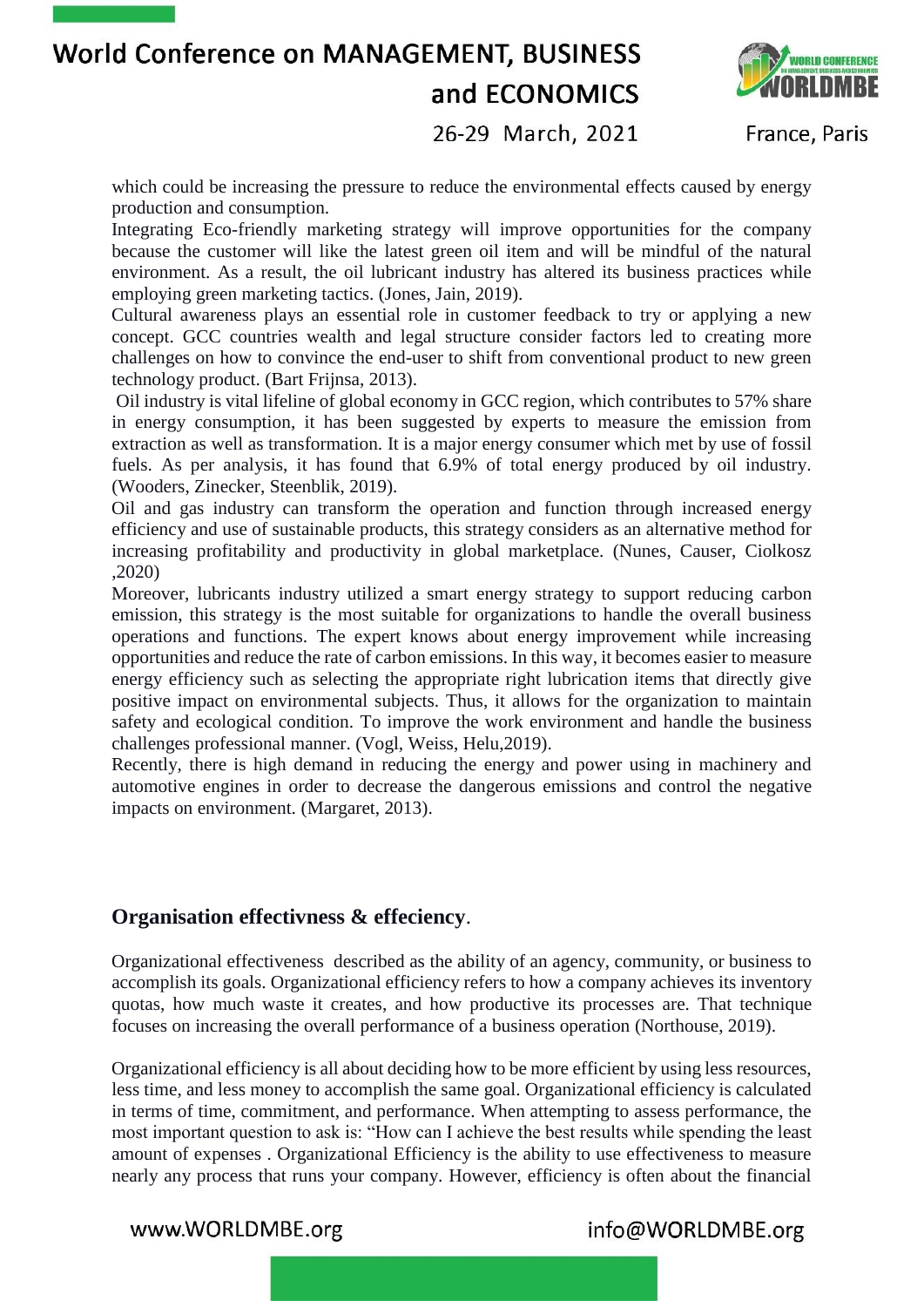

26-29 March, 2021

France, Paris

costs and outcomes of doing things. When it comes to calculating the return on investment in marketing and sales, efficiency is particularly critical. As a company owner, you most definitely do not have unlimited resources.

Organizational performance is described as an organization's actual production or results as measured against its expected outputs. Financial efficiency, product market performance, and shareholder return are all components of organizational performance. If the long- and shortterm objectives have been identified, it is time to evaluate organizational effectiveness in relation to those goals.

### **Research objectives:**

1- Examine the changes in consumer awareness toward environmental topic in the period before and after the COVID-19 pandemic outbreak.

2- Evaluate to what extent the consequences of implementing environmental strategies could enhance the organizational output.

### **Research Philosophy and methodology**

Research philosophy and methodology consider a vital section of study, it is concerned about how information should be gathered and analysed in a research project. Research philosophy provides the base of research which involves the choice of research strategy, identify the problem, gathering data, analysis, then finding and results (Saunders, et al., 2009). The theory of research makes it easier to access reality by constructing social infrastructure such as instruments, language, and shared symbolic meanings. It is possible to adequately understand the positive concept of philosophy based on the social world. The researcher analyses the objective and distances it from personal attitudes and works individually (Žukauskas,2018). In this research, the positivism philosophy used to interpret the research elements and deductive approaches used to examine the theory of Stakeholders and triple bottom line concepts. Often this theory is utilized to integrate a study project with the interest of the human being. Positivism focusses on facts and knowledge collected from quantitative surveys then going to statistical analyses. the study adopted deductive approaches and descriptive correlation analysis design, the Excel statistics tools such as regression analysis and Inova test applied while the sampling techniques followed snowball sampling model, by conducting two surveys first one at February 2020 and second at February 2021 with a total number of 340 respondents. Through quantitative method particularly through survey (Collins, 2010).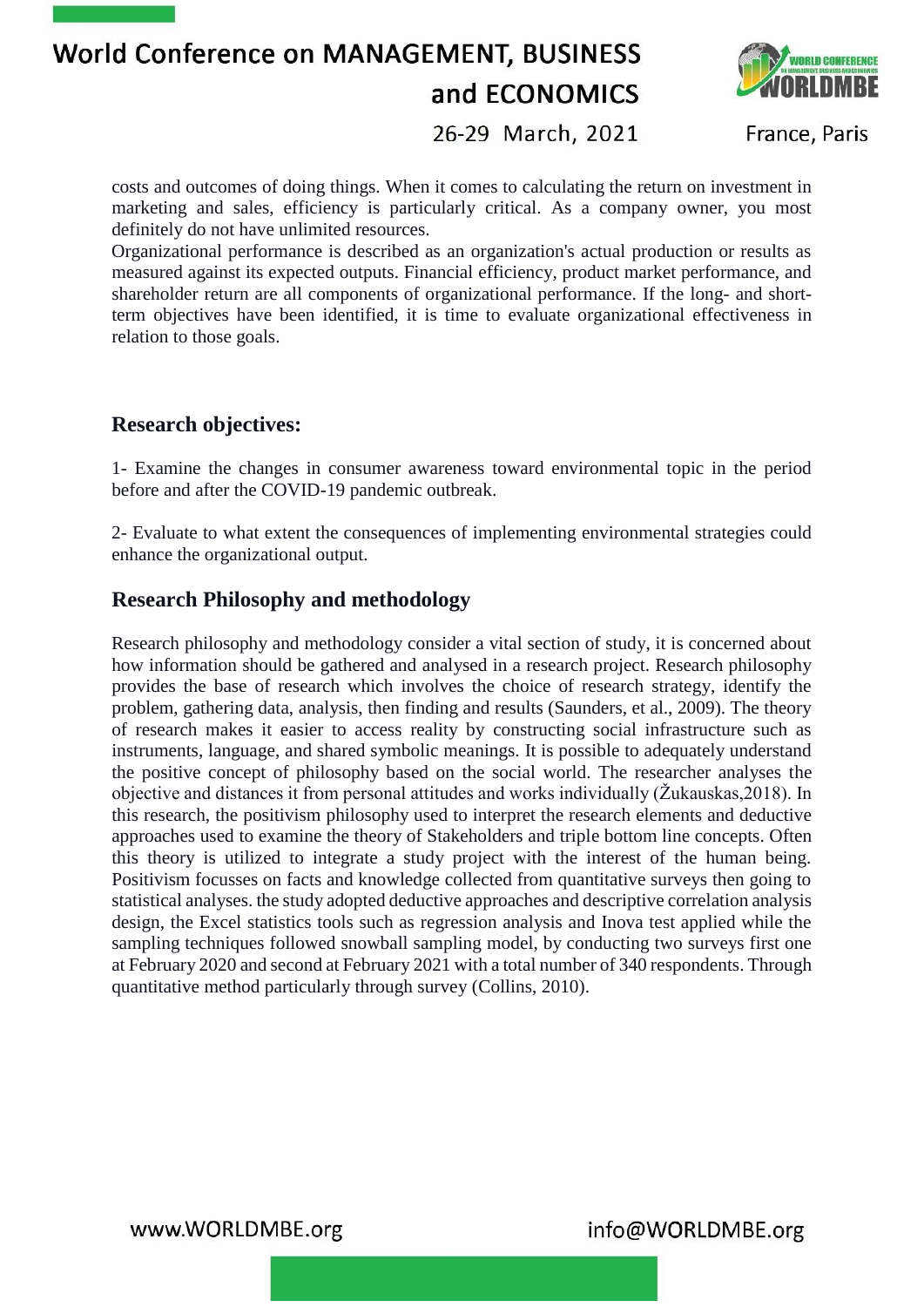

26-29 March, 2021

France, Paris

### **Research Finding & Results**

#### **The first survey in February 2020 results as below :**

Fig 1: Respondents age and the feedback toward enviromental strategies in industrial lubricants GCC market.

|                   | Q2 What is your age? |         |              |         |          |        |       |        |       |        |          |        |             |      |
|-------------------|----------------------|---------|--------------|---------|----------|--------|-------|--------|-------|--------|----------|--------|-------------|------|
|                   | $17$ or<br>vounger   |         | $18-20$      |         | 21-29    |        | 30-39 |        | 40-49 |        | 50-59    |        | 60 or older |      |
| Very positive     | 0                    | 0.0%    | 0            | 0.0%    | 10       | 47.6%  | 25    | 37.9%  | 12    | 40.0%  | 2        | 40.0%  | 0           | 0.0% |
| Somewhat positive | 0                    | $0.0\%$ |              | 100.0%  | 5        | 23.8%  | 21    | 31.8%  | 10    | 33.3%  | 0        | 0.0%   | 0           | 0.0% |
| <b>Neutral</b>    | 0                    | $0.0\%$ | $\mathbf{0}$ | $0.0\%$ | 6        | 28.6%  | 19    | 28.8%  | 8     | 26.7%  | 3        | 60.0%  | 0           | 0.0% |
| Somewhat negative | 0                    | 0.0%    | $\Omega$     | 0.0%    | $\Omega$ | 0.0%   |       | 1.5%   | 0     | 0.0%   | $\Omega$ | 0.0%   | 0           | 0.0% |
| Very negative     | 0                    | 0.0%    | 0            | 0.0%    | $\Omega$ | 0.0%   | 0     | 0.0%   | 0     | 0.0%   | 0        | 0.0%   | 0           | 0.0% |
| Total             | 0                    | 0.0%    |              | 100.0%  | 21       | 100.0% | 66    | 100.0% | 30    | 100.0% | 5        | 100.0% | 0           | 0.0% |

Fig 1. shows the Percentage charts between respondendts age and feedback towards applying eco-friendly measurment before Covid 19 outbreak. 60% from consumers above 50 years old were neutral as the first reaction, they did not show any interest for the enviromental concept, against 40% of them were very positive. 47.6% from youth people (21-29 yrs.) are very positive from the first reaction, against 28.6% were Neutral. In same context, the results identifiy the opinion and point of view for customer toward the new ecological concept . This analysis gives in-depth data will be very useful in the segmentation process in enviromental strategic planing.

|                                                                                             | Male           |                  | Female   |                  | Total          |                  |  |
|---------------------------------------------------------------------------------------------|----------------|------------------|----------|------------------|----------------|------------------|--|
| Description                                                                                 | Count          | Column N<br>$\%$ | Count    | Column N<br>$\%$ | Count          | Column<br>N<br>% |  |
| Eco friendly concept                                                                        | 29             | 32.60%           | 18       | 56.30%           | 47             | 38.80%           |  |
| Extra benefits , Fuel<br>Motor<br>saving<br>$\ddot{\phantom{0}}$<br>performance<br>improver | 45             | 50.60%           | 11       | 34.40%           | 56             | 46.30%           |  |
| Normal<br>price<br><b>or</b><br>lightly higher                                              | 15             | 16.90%           | 3        | 9.40%            | 18             | 14.90%           |  |
| Other<br>(please)<br>specify)                                                               | $\overline{0}$ | $0.00\%$         | $\theta$ | $0.00\%$         | $\overline{0}$ | $0.00\%$         |  |
| Total                                                                                       | 89             | 100.00%          | 32       | 100.00%          | 121            | 100.00%          |  |

Fig 2: Relation between gender and the awarnes for new enviromental technology

"50.6 % males thinking that Extra benfits,Fuel saving , Motor performance improver are on atop of mind witout any consideration for enviromental topic they like most about 46.3% from

### www.WORLDMBE.org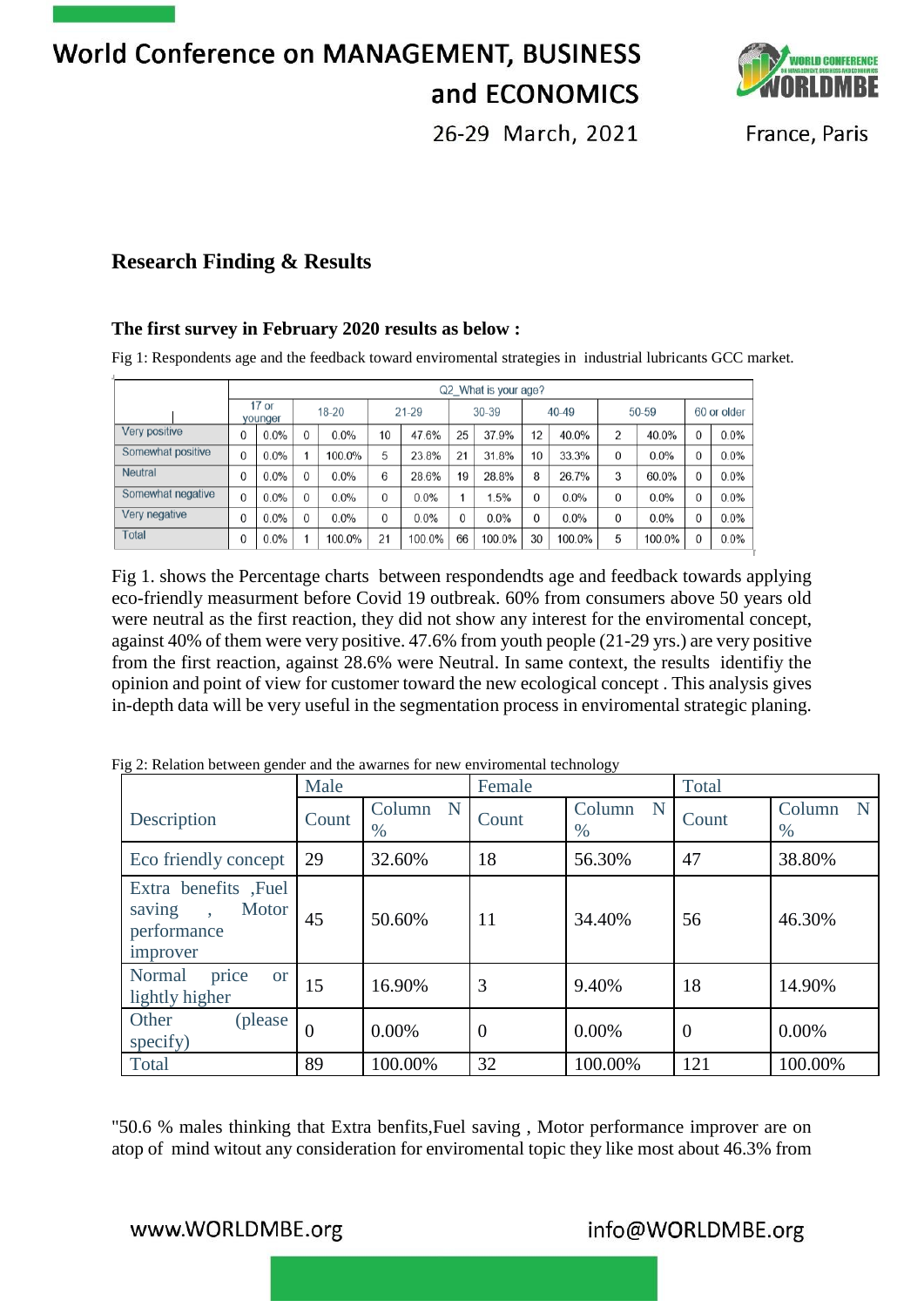

26-29 March, 2021

France, Paris

sample size 121 respondents saying the same. In contast way female percentage showed more awarness towards enviromental topic more than materilastic benfits.

#### **The second survey in February 2021 results as below** :

Fig 3: Regression analysis, ANOVA test and correlational coefficient for 2 variables consumer awareness and organization environmental strategies.

| <b>SUMMARY OUTPUT</b>        |             |             |          |             |                |
|------------------------------|-------------|-------------|----------|-------------|----------------|
| <b>Regression Statistics</b> |             |             |          |             |                |
| <b>Multiple R</b>            |             |             |          |             |                |
| R Square                     |             |             |          |             |                |
| <b>Adjusted R Square</b>     |             |             |          |             |                |
| <b>Standard Error</b>        | 1.34475E-16 |             |          |             |                |
| <b>Observations</b>          | 155         |             |          |             |                |
| <b>ANOVA</b>                 |             |             |          |             |                |
|                              | df          | SS          | MS       | F           | Significance F |
| Regression                   | 4           | 17.52177419 | 4.380444 | 2.42233E+32 |                |
| Residual                     | 150         | 2.71254E-30 | 1.81E-32 |             |                |
| Total                        | 154         | 17.52177419 |          |             |                |
|                              |             |             |          |             |                |

|                       |                  | Coefficients Standard Error | t Stat | P-value                          |
|-----------------------|------------------|-----------------------------|--------|----------------------------------|
| Intercept             | $-3.33067E - 16$ |                             |        | 8.46245E-17 -3.93582 0.000126497 |
| <b>PROMOTE GREEN1</b> | 0.25             | 1.98612E-17 1.26E+16        |        |                                  |
| <b>CONSATTRACT</b>    | 0.25             | 1.9536E-17 1.28E+16         |        |                                  |
| <b>SHAREHOLDERS</b>   | 0.25             | 1.25662E-17 1.99E+16        |        |                                  |
| <b>GREENADSCAMPA</b>  | 0.25             | 2.00305E-17 1.25E+16        |        |                                  |

The findings effectively demonstrate a better view of the population respondents towards environmental issues and their connections to economic and social considerations. The statical analysis highlighted significant relation between research variables in positive way. result also demonstrate that people are concerned about environmental degradation and resource depletion, and that they are largely satisfied with the organisation environmental measurements. From the other hand, the study findings indicate that the community is largely essential to enhance social reform by pushing for stronger environmental preservation and natural resource management laws, as well as taking personal action. Furthermore, the study discovered that customers are more responsive to sustainable and environment businesses, which boost the organization's reputation and definitely raise profits.

www.WORLDMBE.org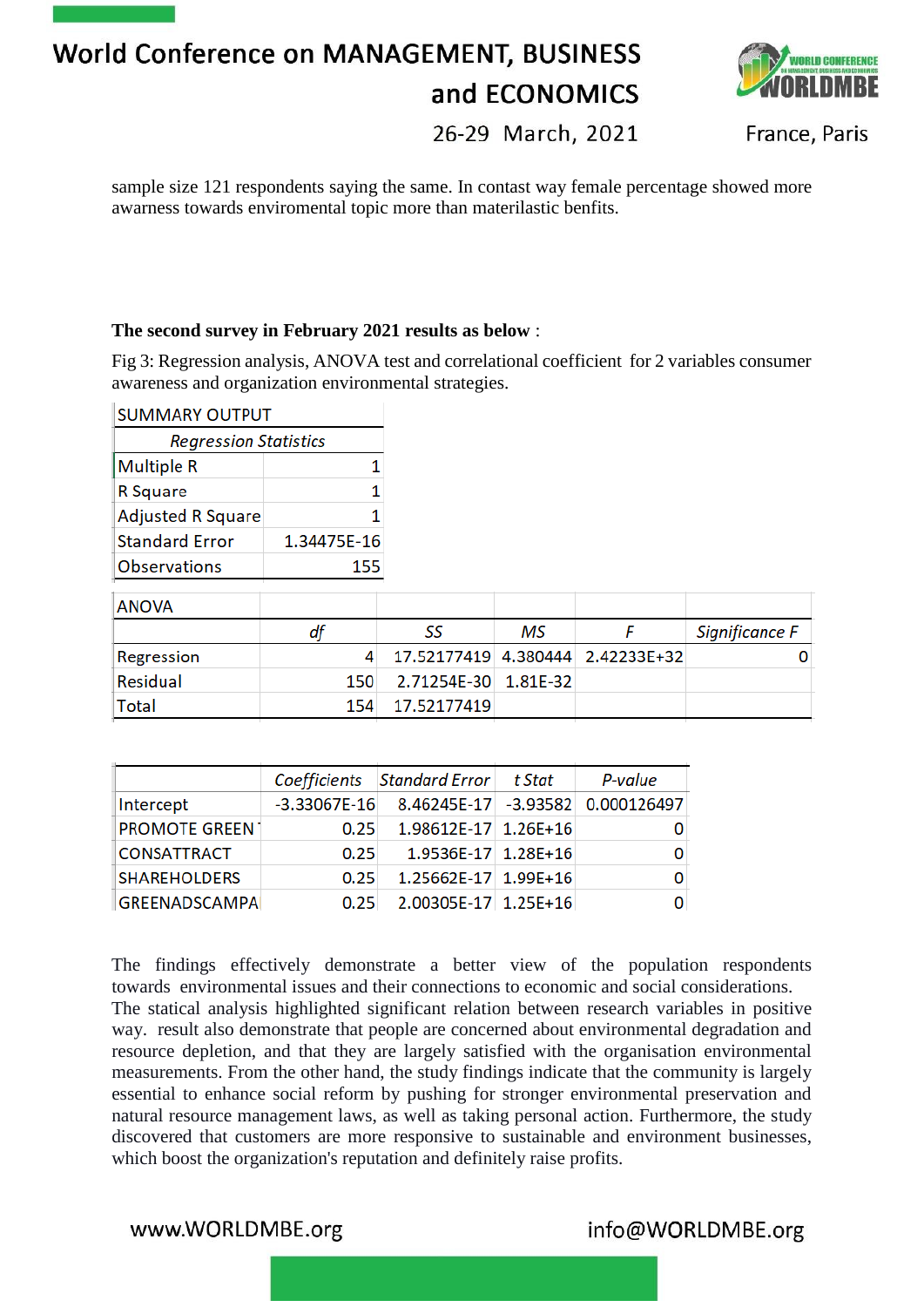

26-29 March, 2021

France, Paris

### **Conclusion**

It demonstrates that the most of GCC residents opinions and awareness towards the environmental concept is varied from the situation before and after the covid 19 outbreak. Recently the major of respondents are already aware and agreeable that adopting environmentally strategies in the field of lubricant in GCC by using more eco-friendly products and give extra considerations for the stakeholders and triple bottom lines concept add competitive advantage for the business in the current pandemic situation.

Previously, individuals were unconcerned about the effects of environmental protection, understanding, and practice. However, as a result of educational campaigns available in the area, the understanding of the product or organization that uses phrases on promotional materials such as avoid environmental contamination, stay healthy at home, and we care about you and your family's health has increased.

GCC countries continue to face a broad range of environmental risks, both persistent and increasing. Output and consumption models, which are the root causes of environmental problems, continue to attract a lot of focus. It is strongly suggested that the GCC countries' Ministries of Environment spread the benefits of green marketing across the region in order to conserve the region's limited resources( Elsaman , Gernal, 2021).

#### **Acknowledgment**

The researchers highly appreciate the real support offered by management of oil  $\&$  gas companies by sharing the new technology data which serve as the research objectives.

#### **Bibliography**

Agyeman, C. M., 2014. Consumers' buying behavior towards green products: An exploratory study. *International Journal of Management Research and Business Strategy,* Volume 3, pp. 189-197.

Arseculeratne, D. &. Y. R., 2014. How green marketing can create a sustainable competitive advantage for a business. *International business research,* Volume 7, pp. 130-137.

Bart Frijnsa, A. G. T. L. a. A. T.-R., 2013. Uncertainty avoidance, risk tolerance and corporate takeover decisions.. *Journal of Banking & Finance,* 37(7), pp. 245-247.

www.WORLDMBE.org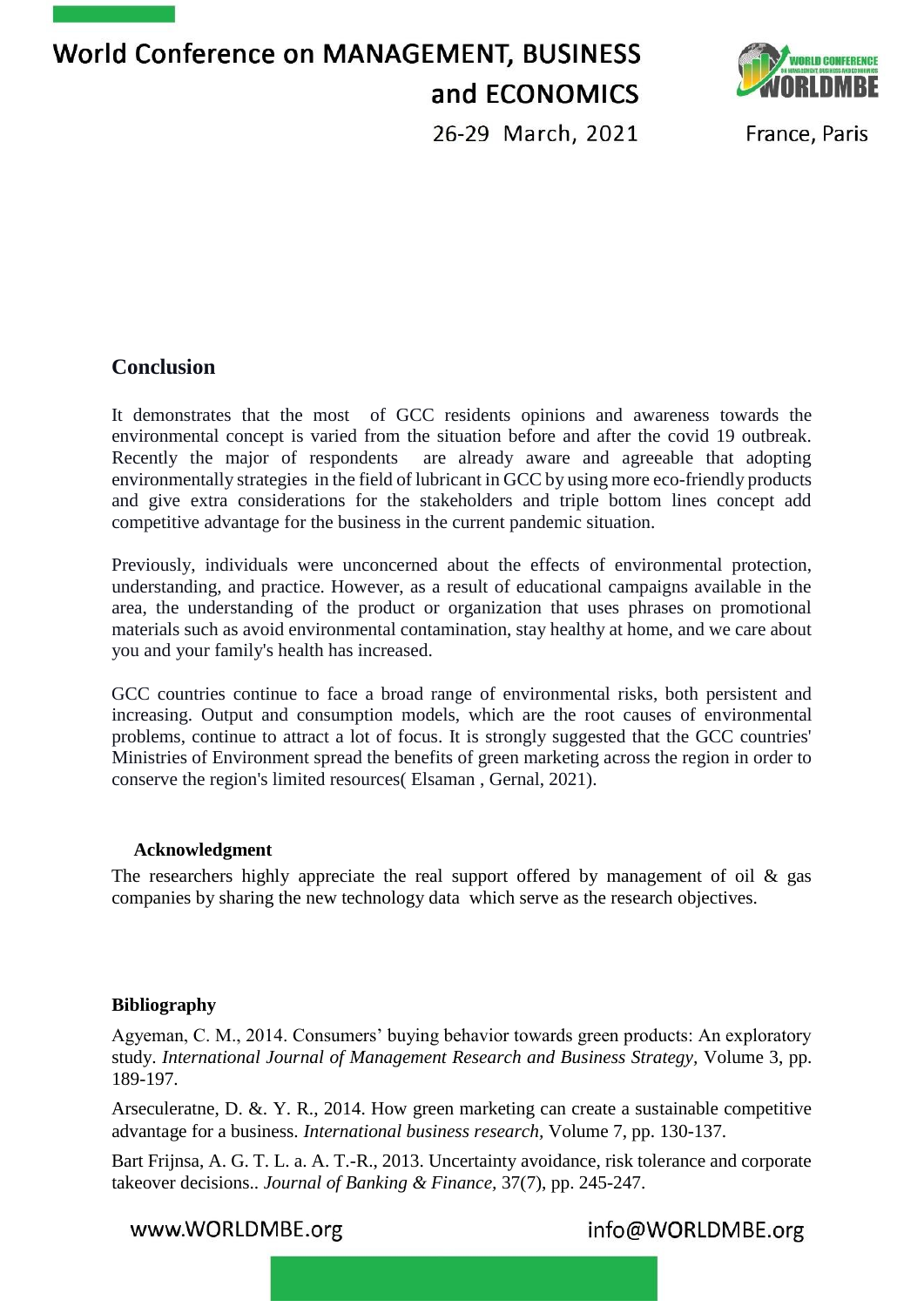

26-29 March, 2021

France, Paris

Clarkson, M., 1994. *A Risk Based Model of Stakeholders Theory.* Toronto, Center for corporate social Performance&Ethics university of Toronto.

Collins, H., 2010. Creative Research: The Theory and Practice of Research for the Creative Industries. In: s.l.:AVA publications , p. 38.

Creswell, J. a. C. J., 2017. *Research design: Qualitative, quantitative, and mixed methods approaches.* s.l.:Sage publications..

Elsaman, H. a. S. R., 2020. *The Green Marketing Strategy in Selected Lubricant Sector in the Kingdom of Saudi Arabia and Its Implications to Corporate Organizational Growth..* Berlin, Dpublication.

Freeman, 2007. Strategic Managment. In: *stakeholders approch.* Boston: Pitman.

Hosam Elsaman, L. G., 2021. *A Descriptive Study of United Arab Emirates Buying Behaviour and Green Marketing Strategies during the COVID-19 Outbreak in Oil & Gas Lubricants Industry.* Dubai, Skyline university.

James, 2019. HR Management and organisational structure. *International Journal of Management,* 7(2), p. 56.

Jones, E. ,. J. S., 2019. Evaluating the Impact of Sustainability and Pipeline Quality on the Global Crude Oil Supply Chain. *Supply Chain Engineering and Logistics Handbook: Inventory and Production Control*, p. 49.

Kinoti, M. W., 2011. a conceptual paper.Green marketing intervention strategies and sustainable development. *International Journal of Business and Social Science,* pp. p2-23..

Krane, J., 2018. *Climate Strategy for Producer Countries: The Case of Saudi Arabia,* s.l.: s.n.

Mallin, 2015. Corporate Governrance. In: s.l.:5th Ed,Oxford.

mangment, S. G. f. P., 2006. *Survival Guide for Project Management.* [Online] Available at: Survival Guide for Project Management [Accessed 2006].

Margaret, R., 2013. *business sustainability definition,* s.l.: s.n.

Northouse, P. G., 2019. *Leadership Theory and Practice.* Eight ed. London: Sage.

Nunes, L. C. T. a. C. D., 2020. Biomass for energy: A review on supply chain management models. *Renewable and Sustainable Energy Reviews.,* Volume 120.

Pranas Žukauskas, J. V. a. R. A., 2018. *Philosophy and Paradigm of Scientific Research, Management Culture and Corporate Social Responsibility,* s.l.: s.n.

Rjeshkumar, M., 2012. *Naamex Internationa Journal of Management Research,.* [Online] Available at: 19. Rajeshkumar, M. L. (2012). An overview of green marketing. http://www.namexijmr.com/pdf/archives\_jan\_june\_2 012/namex%20ijmr%20%20abstract%20and%20pap er %2014.pdf

Rouse, M., 2013. *business sustainability definition,* s.l.: s.n.

Singh, J. K., 2013. Journal of Indian Research. *Journal of Indian Research (ISSN: 2321-4155) Vol.1, No.4, October-December, 2013, 105111,* Vol.1, No.4((ISSN: 2321-4155)), pp. 105,111.

www.WORLDMBE.org